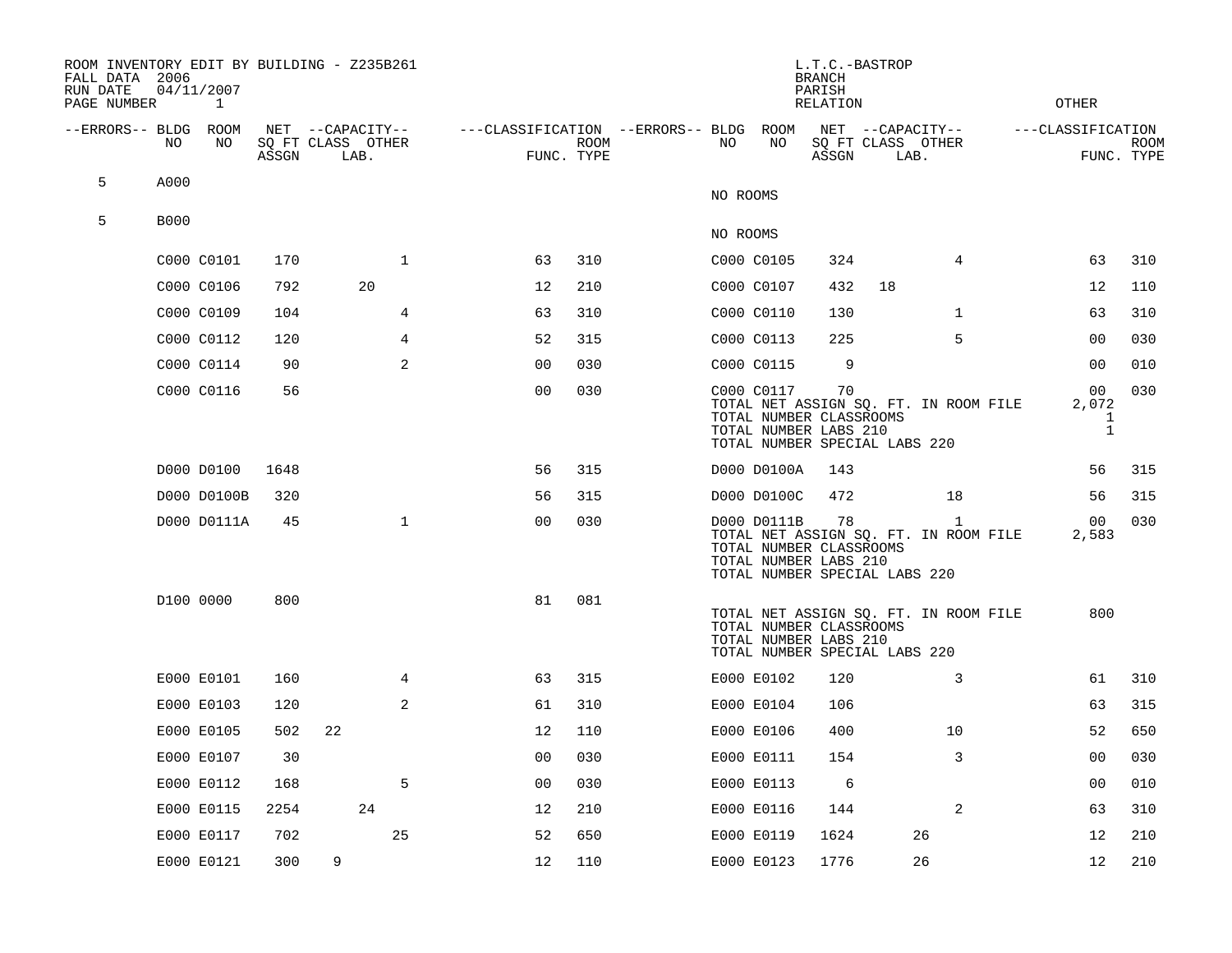| ROOM INVENTORY EDIT BY BUILDING - Z235B261<br>2006<br>FALL DATA<br>RUN DATE<br>PAGE NUMBER | 04/11/2007<br>2 |              |                                           |                                 | L.T.C.-BASTROP<br>BRANCH<br>PARISH<br>RELATION |                 |    |                                                                |              |                                           | OTHER                                 |                   |                           |
|--------------------------------------------------------------------------------------------|-----------------|--------------|-------------------------------------------|---------------------------------|------------------------------------------------|-----------------|----|----------------------------------------------------------------|--------------|-------------------------------------------|---------------------------------------|-------------------|---------------------------|
| --ERRORS-- BLDG<br>NO                                                                      | ROOM<br>NO.     | NET<br>ASSGN | --CAPACITY--<br>SQ FT CLASS OTHER<br>LAB. | ---CLASSIFICATION<br>FUNC. TYPE | <b>ROOM</b>                                    | --ERRORS-- BLDG | NO | ROOM<br>NO                                                     | NET<br>ASSGN | --CAPACITY--<br>SQ FT CLASS OTHER<br>LAB. |                                       | ---CLASSIFICATION | <b>ROOM</b><br>FUNC. TYPE |
|                                                                                            | E000 E0124      | 120          | 2                                         | 63                              | 310                                            |                 |    | E000 E0124A                                                    | 120          |                                           |                                       | 0 <sub>0</sub>    | 030                       |
|                                                                                            | E000 E0125      | 144          | 2                                         | 63                              | 310                                            |                 |    | 9 E000 E0127                                                   | 1517         | -26                                       |                                       | 12                | 110                       |
|                                                                                            | E000 E0129      | 150          | 2                                         | 63                              | 310                                            |                 |    | E000 E0130                                                     | 110          |                                           |                                       | 63                | 115                       |
|                                                                                            | E000 E0131      | 2480         | 26                                        | $12^{\circ}$                    | 210                                            |                 |    | E000 E0135<br>TOTAL NUMBER CLASSROOMS<br>TOTAL NUMBER LABS 210 | 576          | TOTAL NUMBER SPECIAL LABS 220             | TOTAL NET ASSIGN SO. FT. IN ROOM FILE | 00<br>12,729      | 030                       |